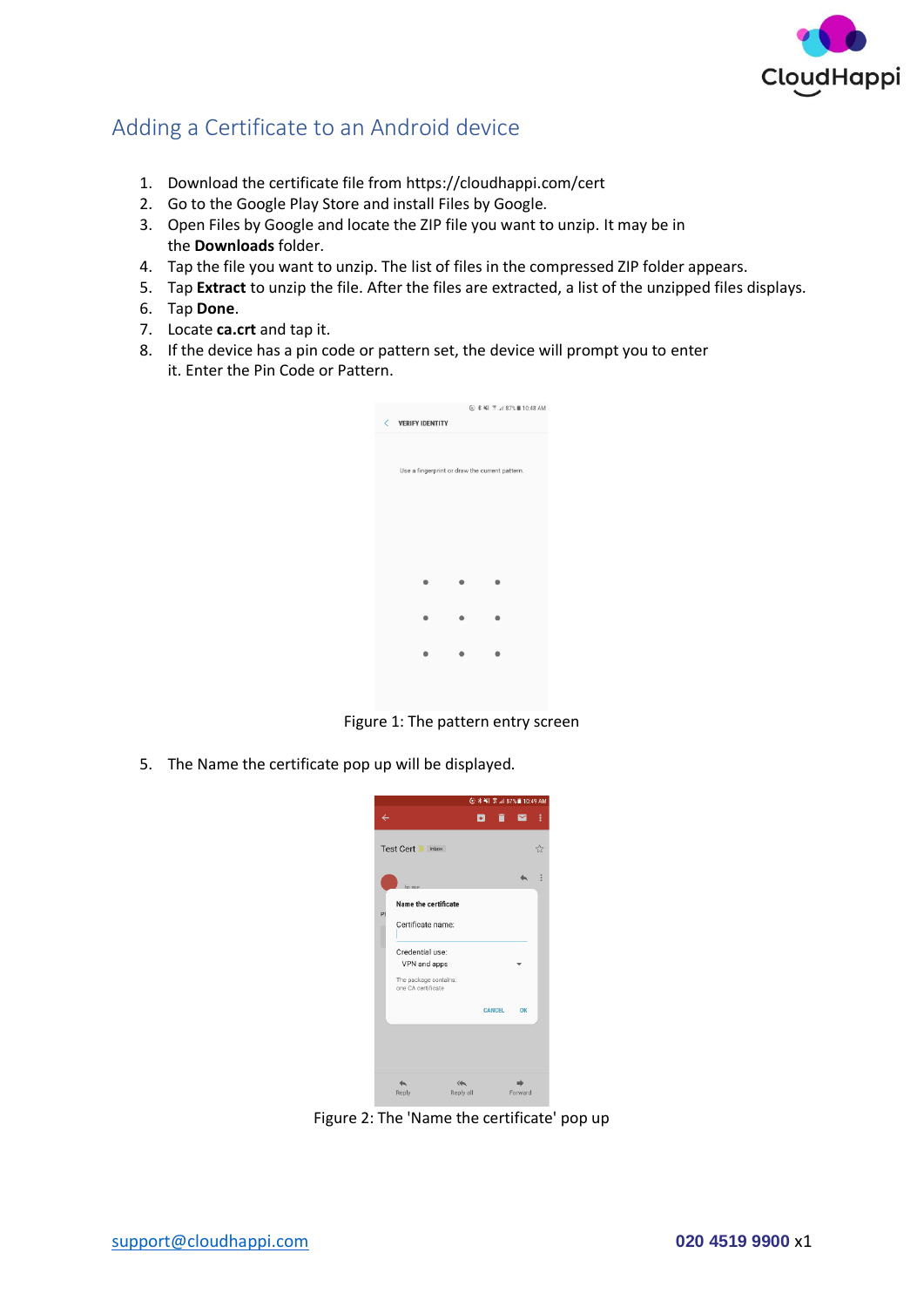

6. Enter a name for the certificate. Tap OK.



Figure 3: Enter a name and tap OK (bottom right)

To ensure that the installed certificate is Trusted, perform the following steps. The exact location of the Trusted Credentials menu will depend on the version of Android the device is running.

- 1. Open the Settings App on the device.
- 2. Go to Security > Trusted Credentials, and tap the User tab

| 64%      |                                | $* ① ③ ⑤ 11:58$ |   | $-$ 64%                                                   | $\textbf{1} \oplus \textbf{0} \textbf{1} \oplus \textbf{1} \textbf{1} \oplus \textbf{1} \oplus \textbf{1}$ |   |
|----------|--------------------------------|-----------------|---|-----------------------------------------------------------|------------------------------------------------------------------------------------------------------------|---|
|          | <b>Settings</b>                |                 | Q | <b>Security</b><br>≡                                      |                                                                                                            | B |
|          | <b>ALL</b>                     | <b>SUPPORT</b>  |   | Storage type<br>Hardware-backed                           |                                                                                                            |   |
| Personal |                                |                 |   | <b>Trusted credentials</b>                                |                                                                                                            |   |
| o        | Location<br>ON / High accuracy |                 |   | Display trusted CA certificates                           |                                                                                                            |   |
|          |                                |                 |   | User credentials<br>View and modify stored credentials    |                                                                                                            |   |
| 8        | Security                       |                 |   |                                                           |                                                                                                            |   |
|          |                                |                 |   | Install from storage<br>Install certificates from storage |                                                                                                            |   |
| Е        | Accounts                       |                 |   | Clear credentials                                         |                                                                                                            |   |
|          |                                |                 |   | Remove all certificates                                   |                                                                                                            |   |
|          | Google                         |                 |   | Advanced                                                  |                                                                                                            |   |
| ⊕        | Languages & input              |                 |   |                                                           |                                                                                                            |   |
|          | English (Australia)            |                 |   | Trust agents<br>View or deactivate trust agents           |                                                                                                            |   |
| Ω        | Backup & reset                 |                 |   | Screen-pinning                                            |                                                                                                            |   |
| System   |                                |                 |   | Off                                                       |                                                                                                            |   |
|          |                                |                 |   | Apps with usage access                                    |                                                                                                            |   |
|          | Date & time<br>◁<br>Ω          | Ω               |   | ⊲                                                         | Ο<br>O                                                                                                     |   |

Figures 4 & 5: How to find Trusted credentials in the Settings menu